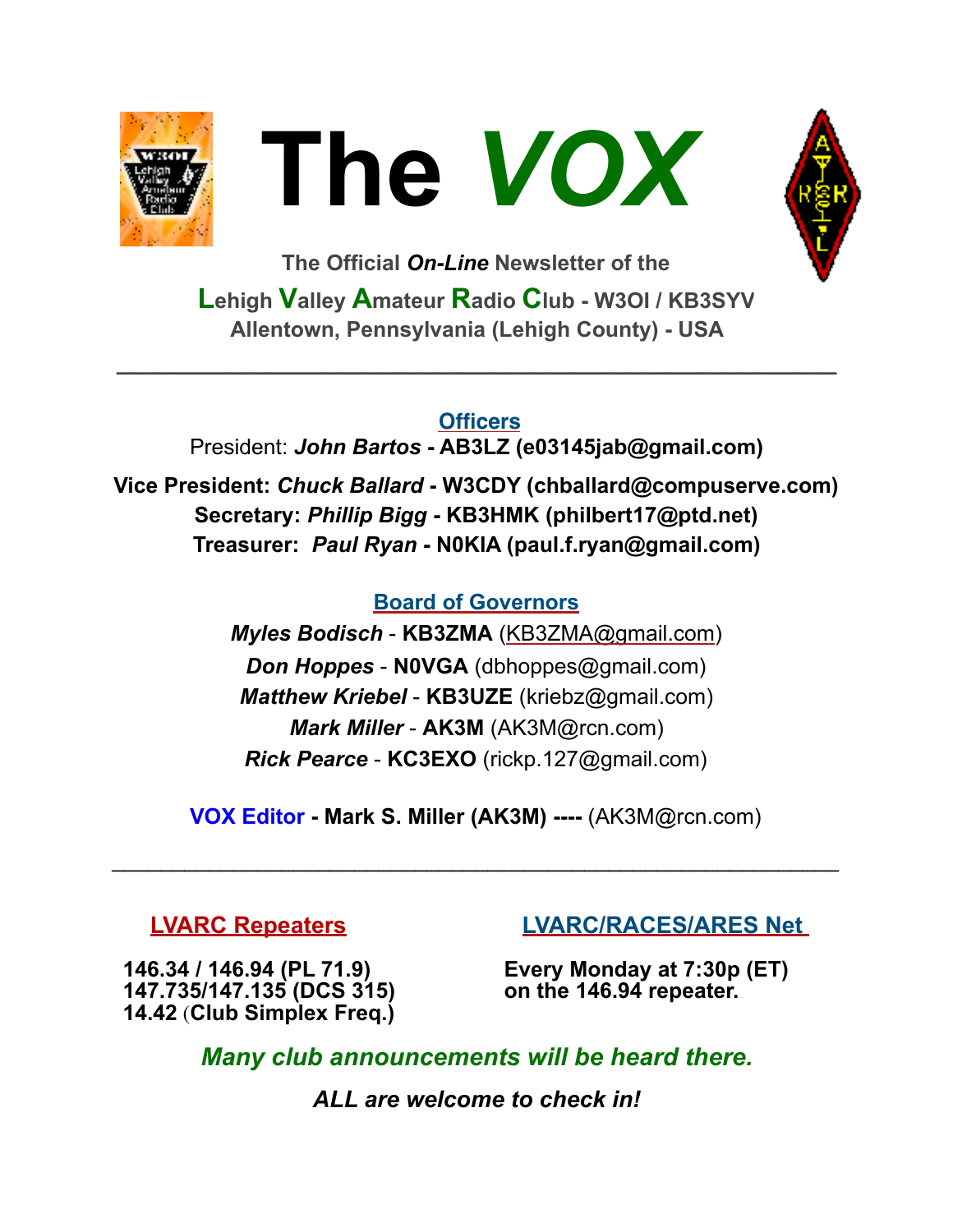**March EVANO MEEMIG WILL BE ON <u>TUESUAY MARCH 0</u>, 2014** The March LVARC meeting will be on **Tuesday March 5,** 2019 at the Tri-Clover Fire Company in Orefield at **7:30p.** 

**The program scheduled is a Skype presentation with "Bob Heil."** 

*Plan to attend!*



expiration date of your license.

## LVARC TEST SESSIONS

The LVARC holds monthly test sessions on the third Friday of every month. The test is held at Hanover Elementary School at 3890 Jacksonville Road in Bethlehem, PA at 6:30p. REGISTRATION IS REQUIRED. To register, contact Mark (AK3M) at [AK3M@rcn.com](mailto:AK3M@rcn.com) or call Mark at 610-428-4475.

# **Morse code is still used in amateur radio!**



Although no longer *required for a license*, CW is still used in amateur radio.

### *Expand your ham radio experience!*

If you are interested in learning Morse code, let me know. I have CD's that may help.

*de Mark (AK3M)*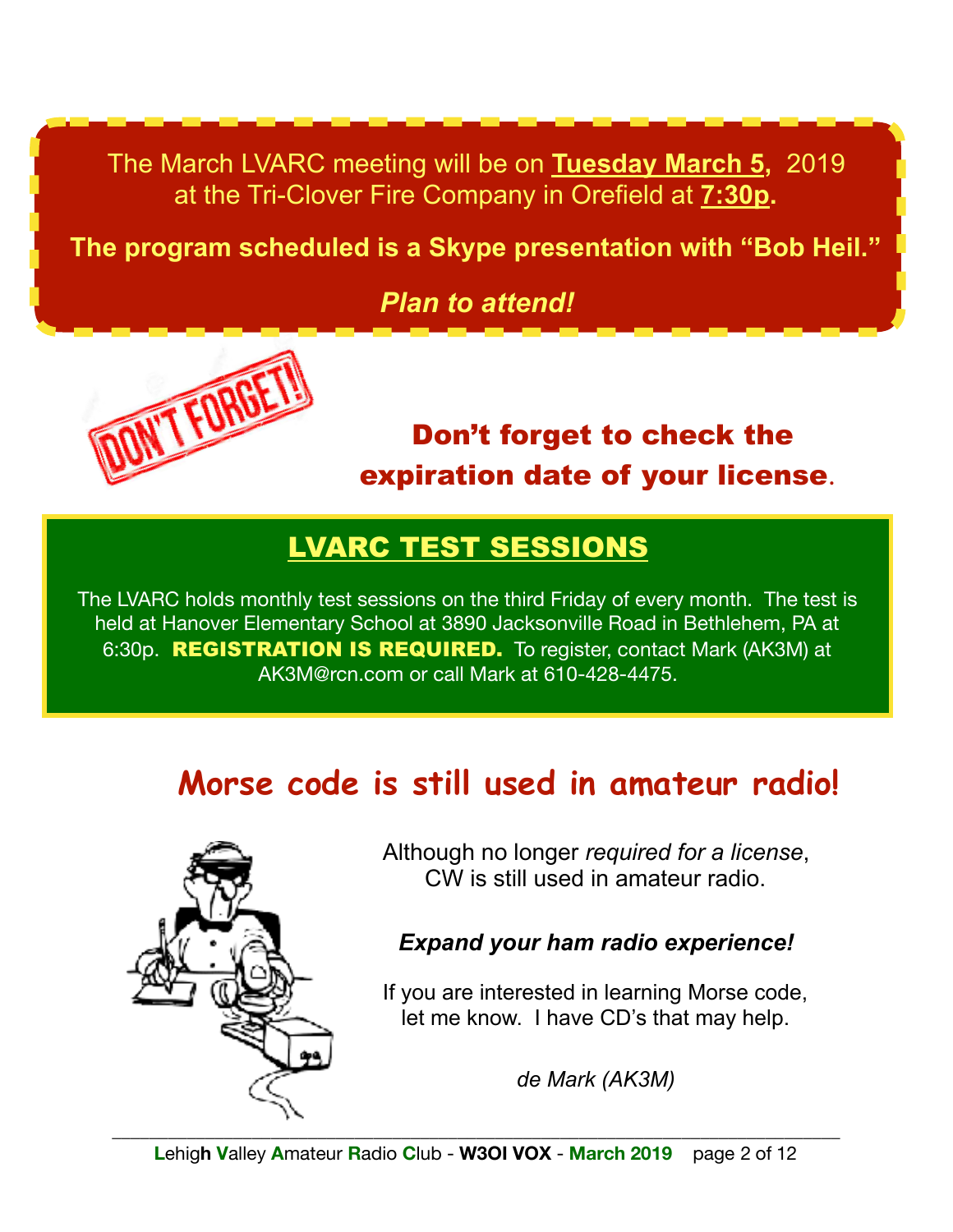The LVARC holds it's monthly meetings on the **FIRST** TUESDAY of the month at the Tri-Clover Fire Company in Orefield, Pennsylvania.

#### **2019 DUES ARE DUE**

**March is the last month to pay dues for 2019.** 

 $\mathcal{L}_\text{max}$  , where  $\mathcal{L}_\text{max}$  is the set of  $\mathcal{L}_\text{max}$ 

 **Regular: \$20.00 Student: \$15.00 Family: \$25.00 Lifetime: \$500.00** 

Dues can be paid from the club website, at a meeting, PayPal or via US mail.

**\_\_\_\_\_\_\_\_\_\_\_\_\_\_\_\_\_\_\_\_\_** 

The St. Luke's Half Marathon will be held on Sunday April 28, 2019**. This is**   $\mathbb{Z}$ **the first LVARC ARES event of the 2019**  Ľ **season. The course runs through the streets of Allentown and the Lehigh**  I.  $\overline{\phantom{a}}$ **Parkway and ends at the Allentown School**   $\overline{\phantom{a}}$ **District stadium.**   $\overline{\phantom{a}}$ **Your help is needed with providing event**  Ē. E **communications. Contact Mark (AK3M) to volunteer your time and communication**  E **expertise.** StLuké



**HALF MARATHON** 

**This is YOUR newsletter!** Send anything that you would like to be published in the VOX to Mark (AK3M) at **[AK3M@rcn.com](mailto:AK3M@rcn.com)**.

Your submission can contain text and/or graphics.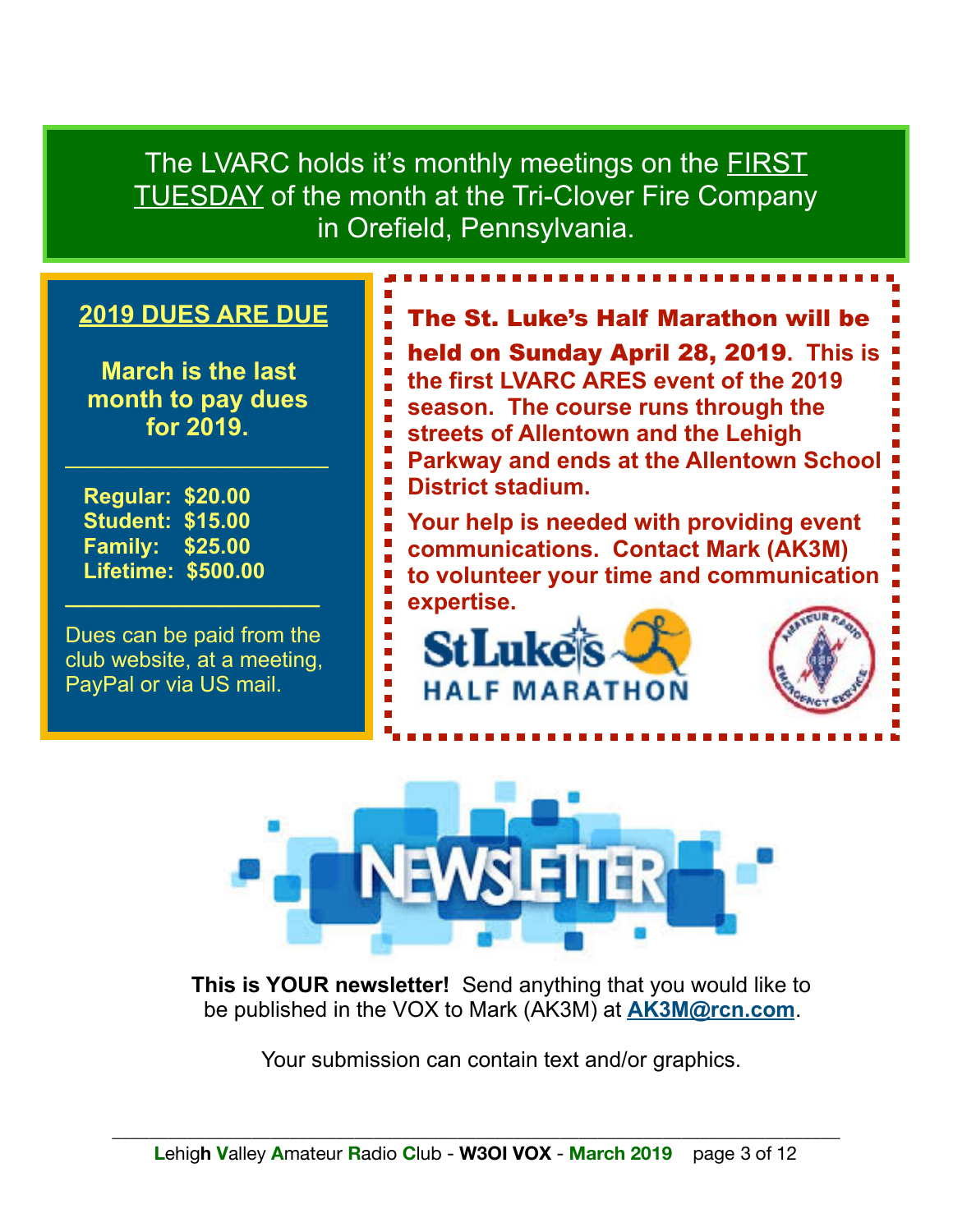

In the February 2019 issue of the VOX and on page 5 of this newsletter, is a **NEW RACES MEMBERSHIP FORM**. This form, also exists on the LVARC website.

**Mike (KC3BLF) is revising the Lehigh County RACES list**. **The previous list is NO LNGER VALID**. If you want to be on or renew as a LC RACES member, you **must** complete the new form found on page 7 of the February VOX or page 5 of this issue, *even if you have registered in the past*.



### *Have you taken the two ICS courses (ICS 100 AND ICS 700)?*

*Have you completed the new RACES form and mailed or given it to Mike yet?*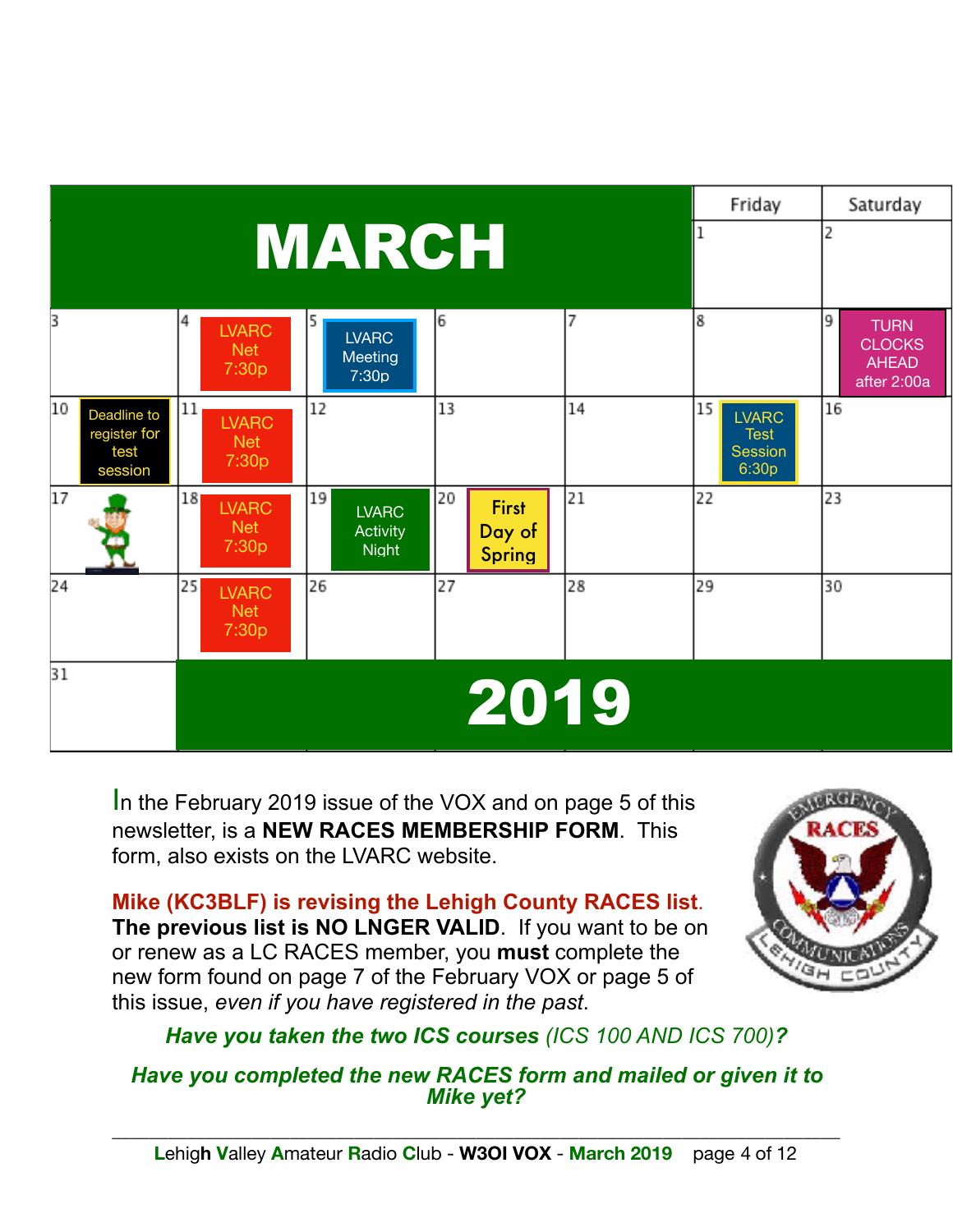## **Lehigh Valley Amateur Radio Club RACES Application Form**

(Please print)

| <b>House Phone</b> 2008 2009 2012 2022 2023 2024 2022 2022 2023 2024 2022 2023 2024 2022 2023 2024 2022 2023 2024 20                                                                              |                    |
|---------------------------------------------------------------------------------------------------------------------------------------------------------------------------------------------------|--------------------|
|                                                                                                                                                                                                   |                    |
|                                                                                                                                                                                                   |                    |
|                                                                                                                                                                                                   |                    |
|                                                                                                                                                                                                   |                    |
| * ICS Certification (Circle all that apply) ICS 100 ICS 200 ICS 700 ICS 800<br><u> 1999 - Jan James James James James James James James James James James James James James James James James</u> |                    |
|                                                                                                                                                                                                   |                    |
| $\star$<br>ICS 100 AND ICS 700 are mandatory for LC RACES membership.                                                                                                                             |                    |
| Mail to:<br><b>Mike Mandell</b><br><b>KC3BLF</b><br>1524 Colgate Dr.<br>Bethlehem, PA 18017                                                                                                       | LVARC RACES 1/1/19 |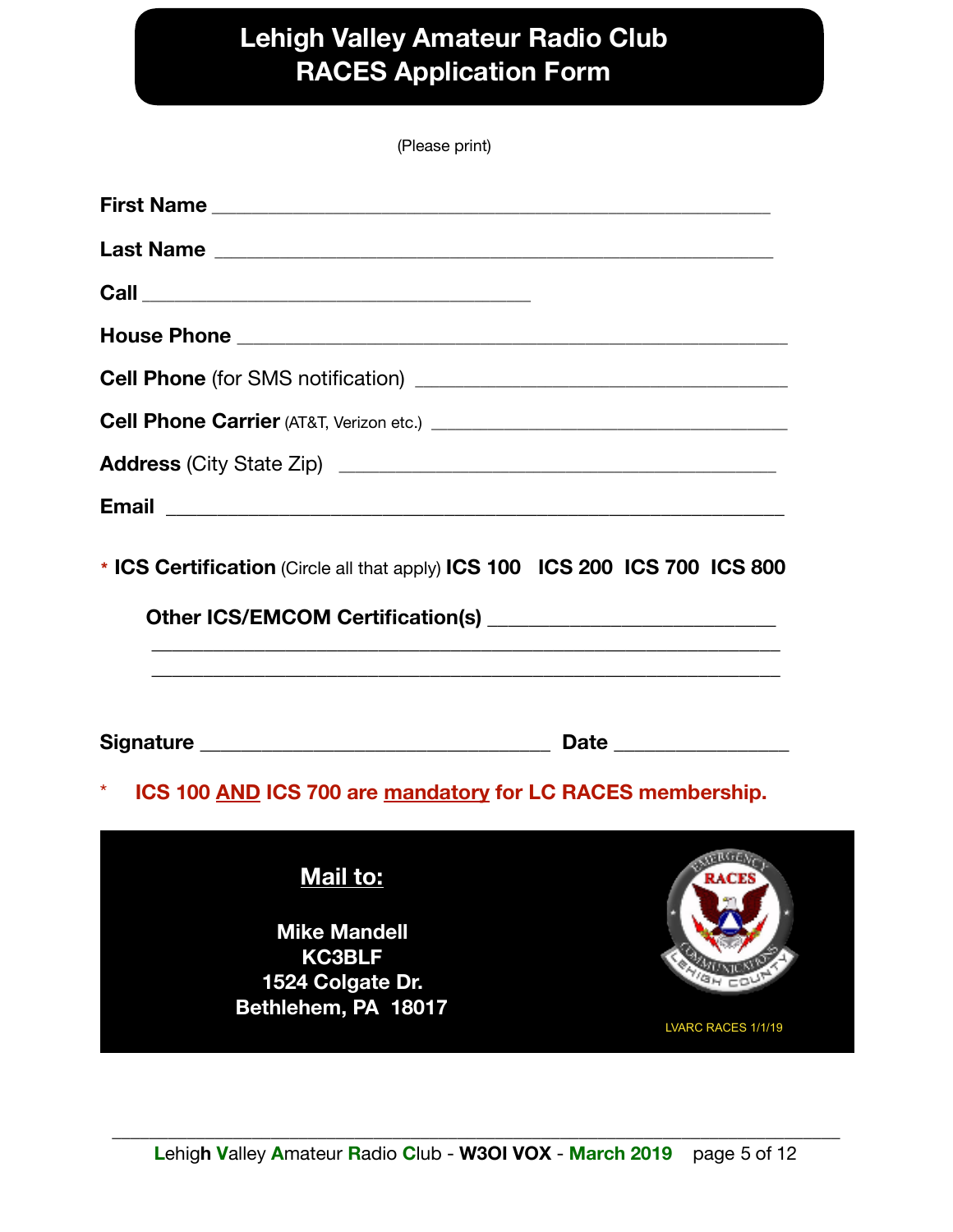## **Upcoming LVARC Programs**

March **- An evening with Bob Heil (K9EID).** The club will spend an evening with Bob discussing the history of Heil Sound, proper transmitter Equalization, how to use a microphone properly and why this is important. Bob will also have a demonstration of phasing and will also discuss Heil Sounds latest product to be brought to the Amateur Radio industry - Parametric Receive Audio System.

April *-* **A Skype presentation with Dr. Edison Fong** as he discusses Tri Band Antenna design.

May **- Genetically Modified Organisms (GMO's) Dr. Regina Monaco (N2RNA)** will present a discussion on GMO's. She will provide an overview of what they are, how they are created and the pros and cons of their use.

**\_\_\_\_\_\_\_\_\_\_\_\_\_\_\_\_\_\_\_\_\_\_\_\_\_\_\_\_\_\_\_\_\_\_\_\_\_\_\_\_\_\_\_\_\_\_\_\_\_\_\_\_\_\_\_\_**

### **EPA SEC News - de Mark (AK3M)**

**The following is from an email from W.T. Jones (WN3LIF):** 

*"Good Evening EPA ARES Leadership,* 

*This afternoon (January 30, 2018) at 4:06PM, I submitted my resignation as the EPA Assistant Section Emergency Coordinator.* 

*… so from this point forward please address all ARES, ARES Connect Questions, Concerns, or Thoughts to Andy, N3OMA, at [n3oma@n3oma.com.](mailto:n3oma@n3oma.com)"* 

*W.T., I speak for myself and I am sure, the members of the LVARC when I say, TNX for all your many years of service! — [ed].*If you are not receive the VOX via email, you must see that you must send your must send

 $\mathcal{L}_\text{G}$  , and the contribution of the contribution of the contribution of the contribution of the contribution of the contribution of the contribution of the contribution of the contribution of the contribution of t



a current and valid email address to Mark (AK3M) at [AK3M@rcn.com](mailto:AK3M@rcn.com).

 **I**f you want your photo on the LVARC website, send a "headshot," to Paul (N0KIA) at **[paul.f.ryan@gmail.com](mailto:paul.f.ryan@gmail.com)**. It will eventually be posted in the members section of the LVARC website.

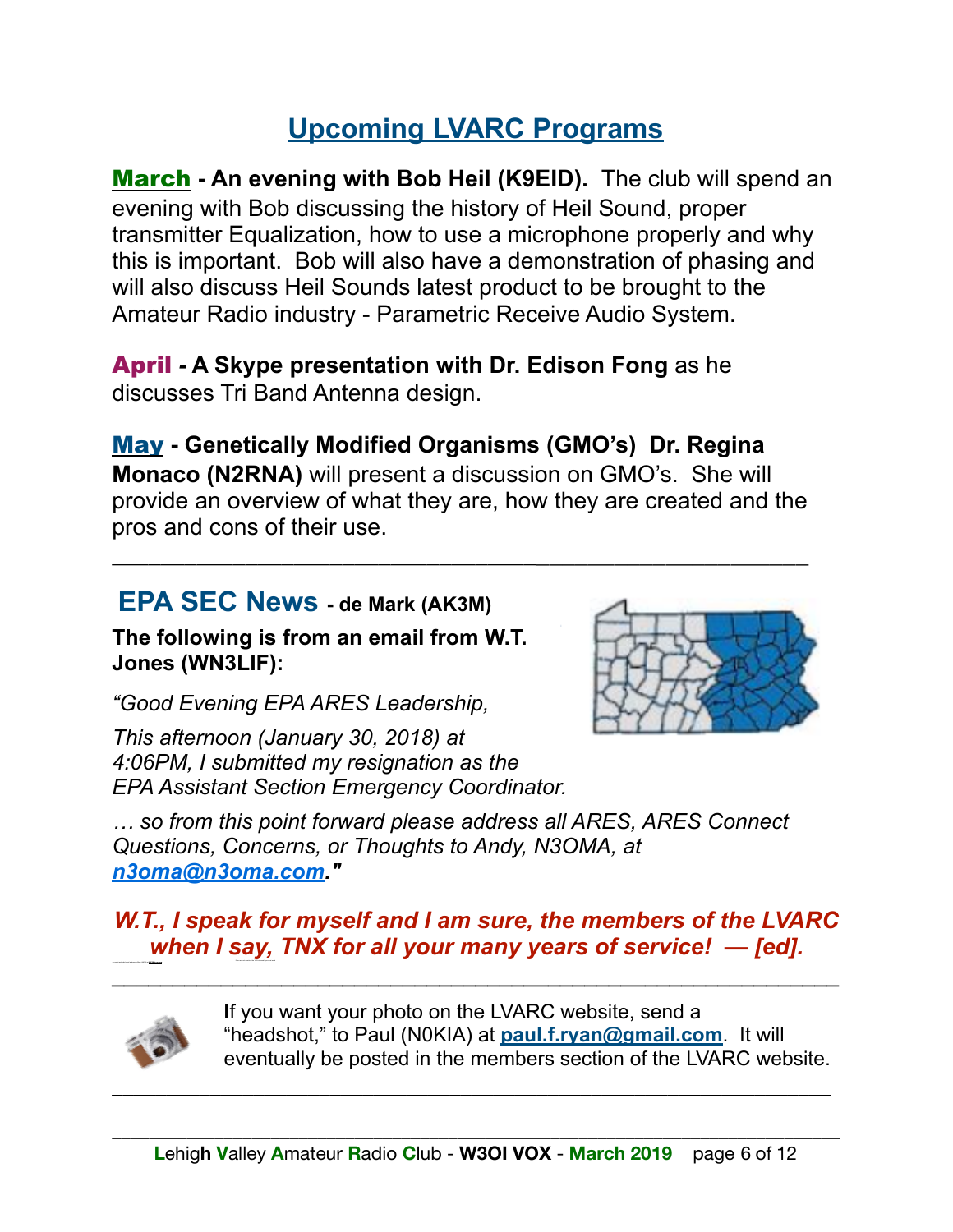

## Equipment for sale

 A silent key's family is looking to sell his equipment. If anyone is interested in making an offer or helping to determine the value of any of the equipment,

please contact Jenn Brown by email a**t [xxjenn1994xx@icloud.com.](mailto:xxjenn1994xx@icloud.com)**





**(continued on page 8)**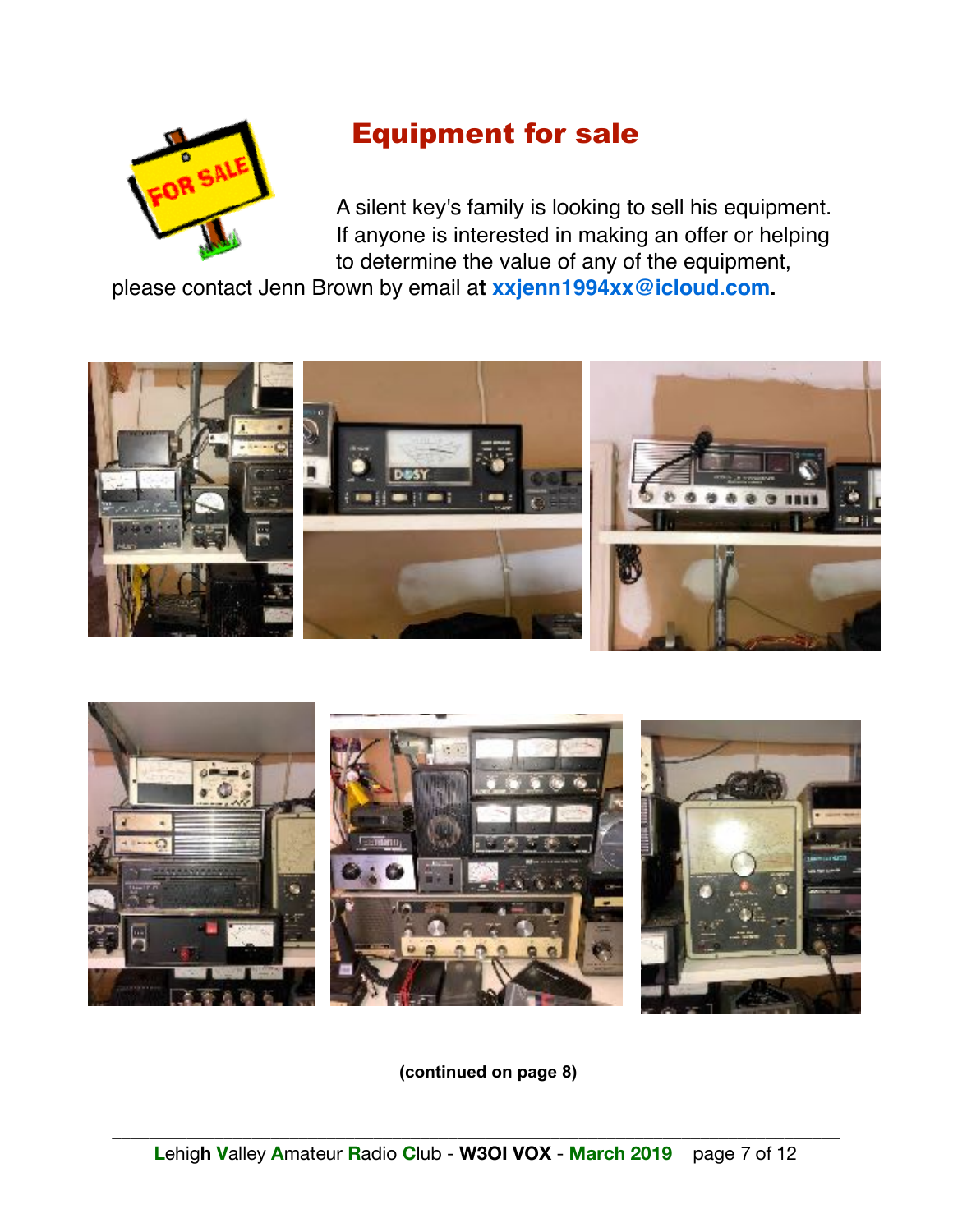#### **(Continued from page 7)**







 The Spring season is fast approaching! That means the days are getting longer and thoughts of hot summer days conger up visions of time spent at the beach or your favorite lake.

 Spring is a good time to check for any Winter damage to your antenna(s) and feed lines or perhaps a new antenna installation is in your plans.

 $\mathcal{L}_\text{max}$  , and the contract of the contract of the contract of the contract of the contract of the contract of the contract of the contract of the contract of the contract of the contract of the contract of the contr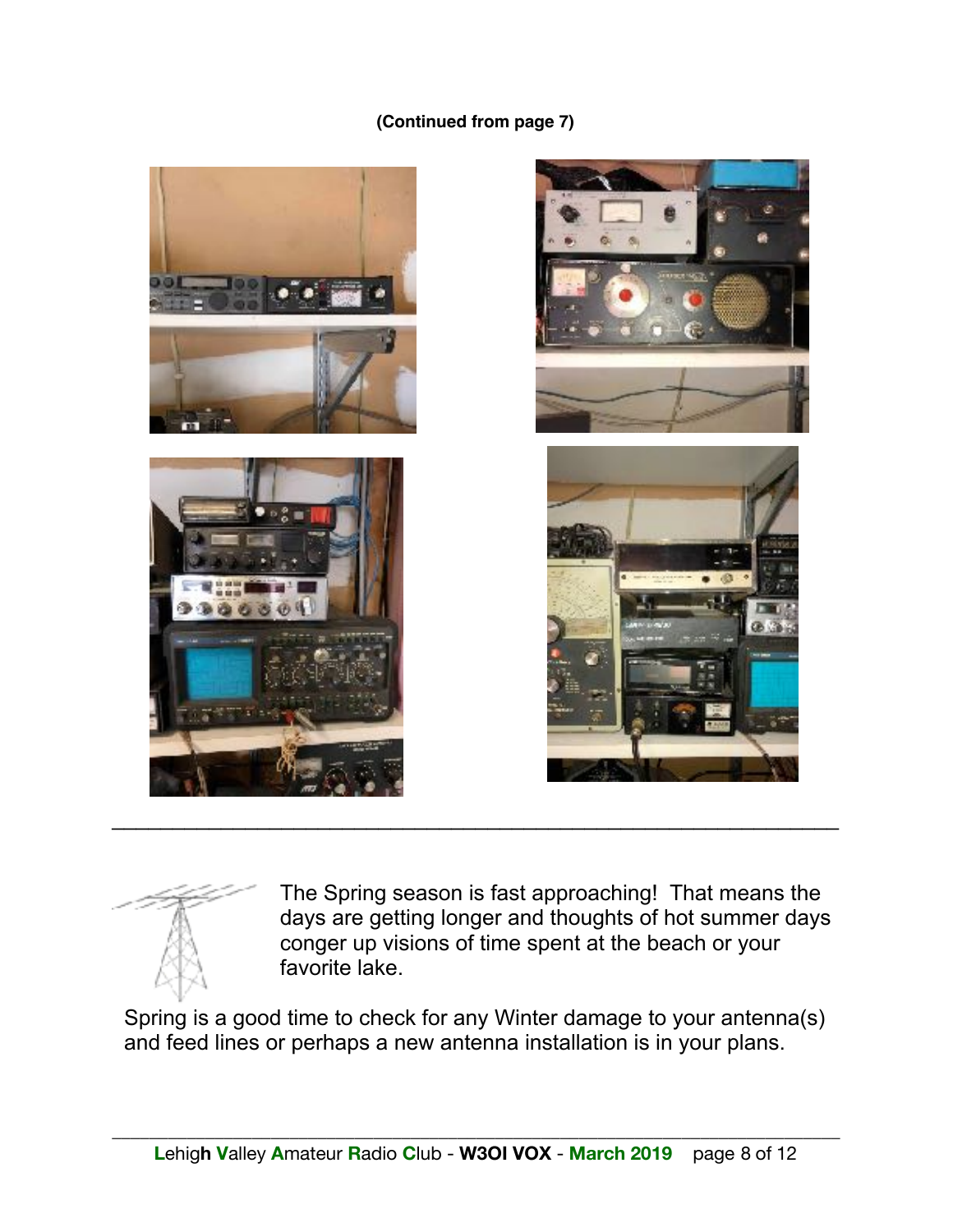### **Lehigh Valley Amateur Radio Club (W3OI) Meeting Minutes**

#### **Date: February 5, 2019 \_\_\_\_\_\_\_\_\_\_\_\_\_\_\_\_\_\_\_\_\_\_\_\_\_\_\_\_\_\_\_\_\_\_\_\_\_\_\_\_\_\_\_\_\_\_\_\_\_\_\_\_\_\_\_\_\_\_\_\_**

The meeting was called to order by President Bartos at 1932 Hrs. (EST).

The meeting opened with the Pledge of Allegiance, and then a moment of silence was observed for Silent Keys.

There were a total of 22 members in attendance, and the club was joined by 2 guests.

The following Board Members were present at the meeting:

 President - John Bartos Vice President - Chuck Ballard Treasurer - Paul Ryan Secretary - Phil Bigg Board Members: Mark Miller Rick Pearce Matt Kriebel Don Hoppes

**Guests**: Fred Miller – KC3MQY, Keith Kelly

Corrections additions to the minutes: None Noted Motion to accept made by: Chuck – W3CDY Seconded by: Carl – AA3IX Motion passed by voice vote: (Y/N) Y

#### **Treasurer's Report** (Paul - N0KIA)

 The report was presented Motion to accept made by: Chuck – W3CDY Seconded by: Don – N0VGA Motion passed by voice vote: (Y/N) Y

#### **Committee Reports**:

 Repeater: Repeaters in good working order. Some issues with the computers at the repeater site. It will be looked into.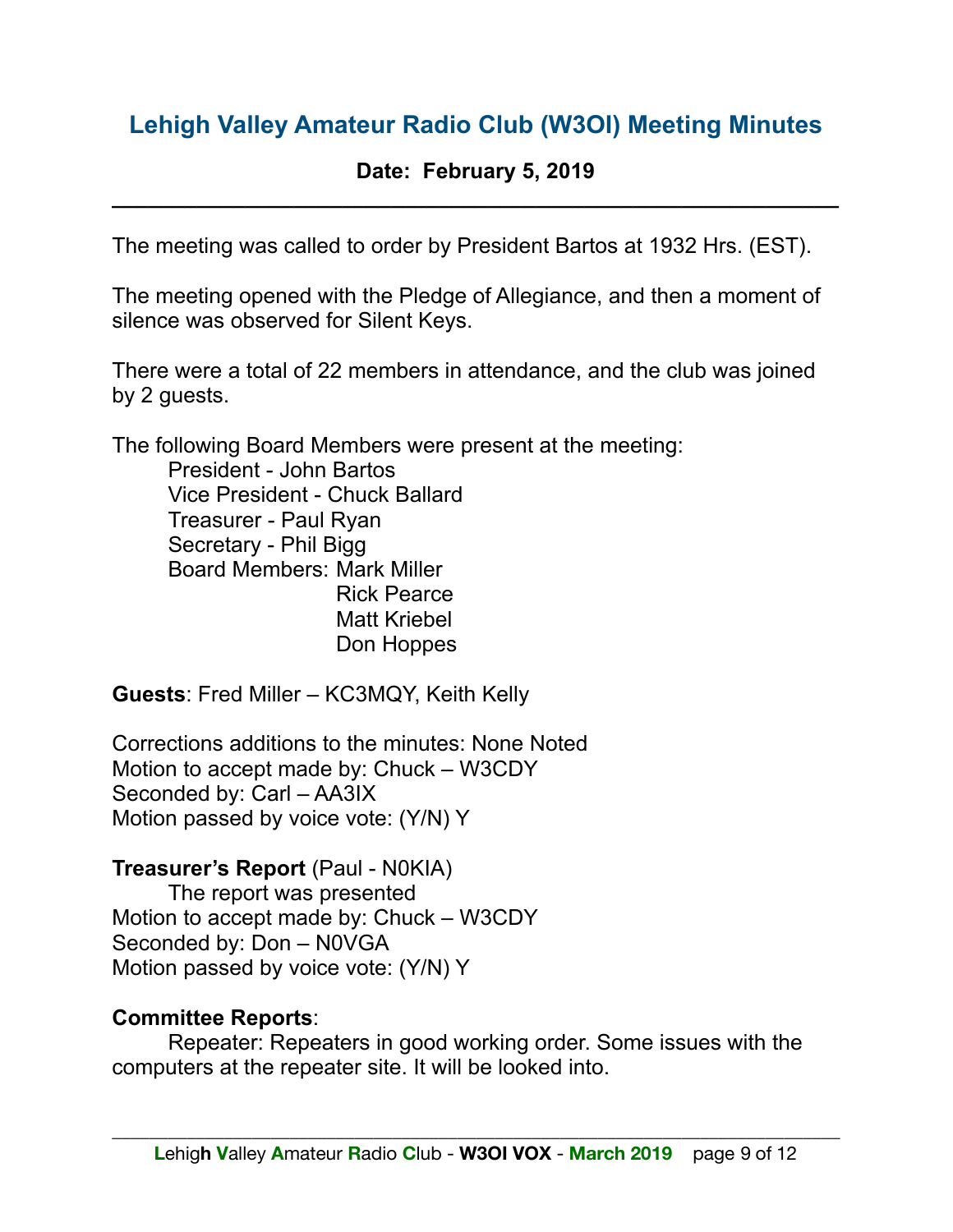**Program**: Jared (N3GMP) will doing tonight's program on the Maker Movement. The club will still do a field trip to the facility. More info to follow. March will feature Bob Heil (K9EID) doing his presentation via Skype.

April will feature Ed Fong (WB6IQN) doing his presentation via Skype.

**Volunteer Examiners**: There was no one to test at the January (and February) test sessions. The next test session will be held on March 15, 2019 at Hanover Elementary School in Bethlehem. Contact Mark (AK3M) NO LATER THAN SUNDAY MARCH 10 to register for that test session.

**ARES / RACES**: The first ARES event of 2019 will be the St. Luke's Half Marathon. This will held on Sunday April 28, 2019. About 14 LVARC operators will be needed to provide communications support for this event. Your help is needed. Come out on a Spring day and support your club. Contact Mark (AK3M) at [AK3M@rcn.com](mailto:AK3M@rcn.com) to volunteer your time and expertise for this event.

**Club Station**: The club is looking for members to use the club station. An HF radio has been donated for the club station. Myles has the material to finish the floor in the trailer. He is also getting the items together to install the mast.

**Communications**: No complaints about the website. There are numerous defects that Paul is trying to resolve.

**Old Business**: February 19 is the annual dinner get together. It will be at the Old Country Buffet in Whitehall. It begins at 6:30 PM. We have the private room in the back. If you were on the list for a badge, check the front table. If your picture isn't on the website, you can send him one. He will try to post it to the website. John will look into bringing a camera to have members pictures taken.

**New Business**: There will be a board meeting next week. Will give a report at the next monthly meeting.

**Good of the Order**: An e-mail was sent out regarding equipment for sale from a SK's family.

The National Museum of History in Bethlehem is doing an exhibit called "Don't Touch That Dial". It runs from February 9 to November 3.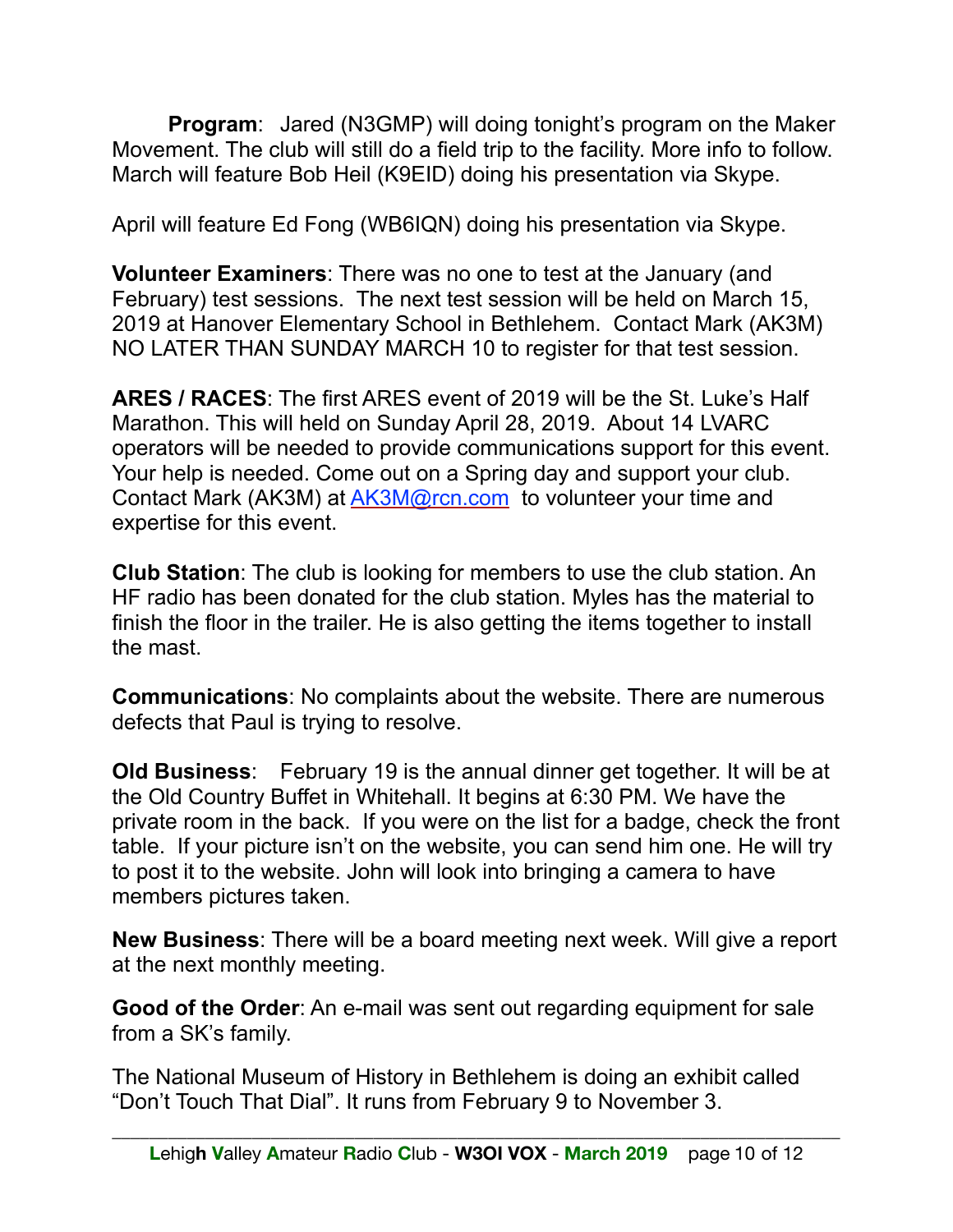Members mentioned that the newsletter looking good. Thank you to Mark (AK3M) for doing the newsletter.

Pa. is getting more involved with digital mode communications. Not sure why.

John is looking for members to bring some type of snack for the meetings. Please let John know if you would like to volunteer for snacks. Phil will get march since he forgot it in February.

#### **New member applicants**:

 Name: Fred Miller Callsign: KC3MQY

New Members motion to accept made by: Kenny – KC3BLE Seconded by: Walt – KE3SP Motion passed by voice vote: (Y/N) Y

The LVARC Monthly Business Meeting Closed at 2016 hrs. (EST.) Motion to accept made by: Chuck – W3CDY Seconded by: Rick – KC3EXO Motion passed by voice vote: (Y/N) Y

Respectfully Submitted de KB3HMK, Secretary.



 $\overline{\phantom{a}}$  , and the contract of the contract of the contract of the contract of the contract of the contract of the contract of the contract of the contract of the contract of the contract of the contract of the contrac